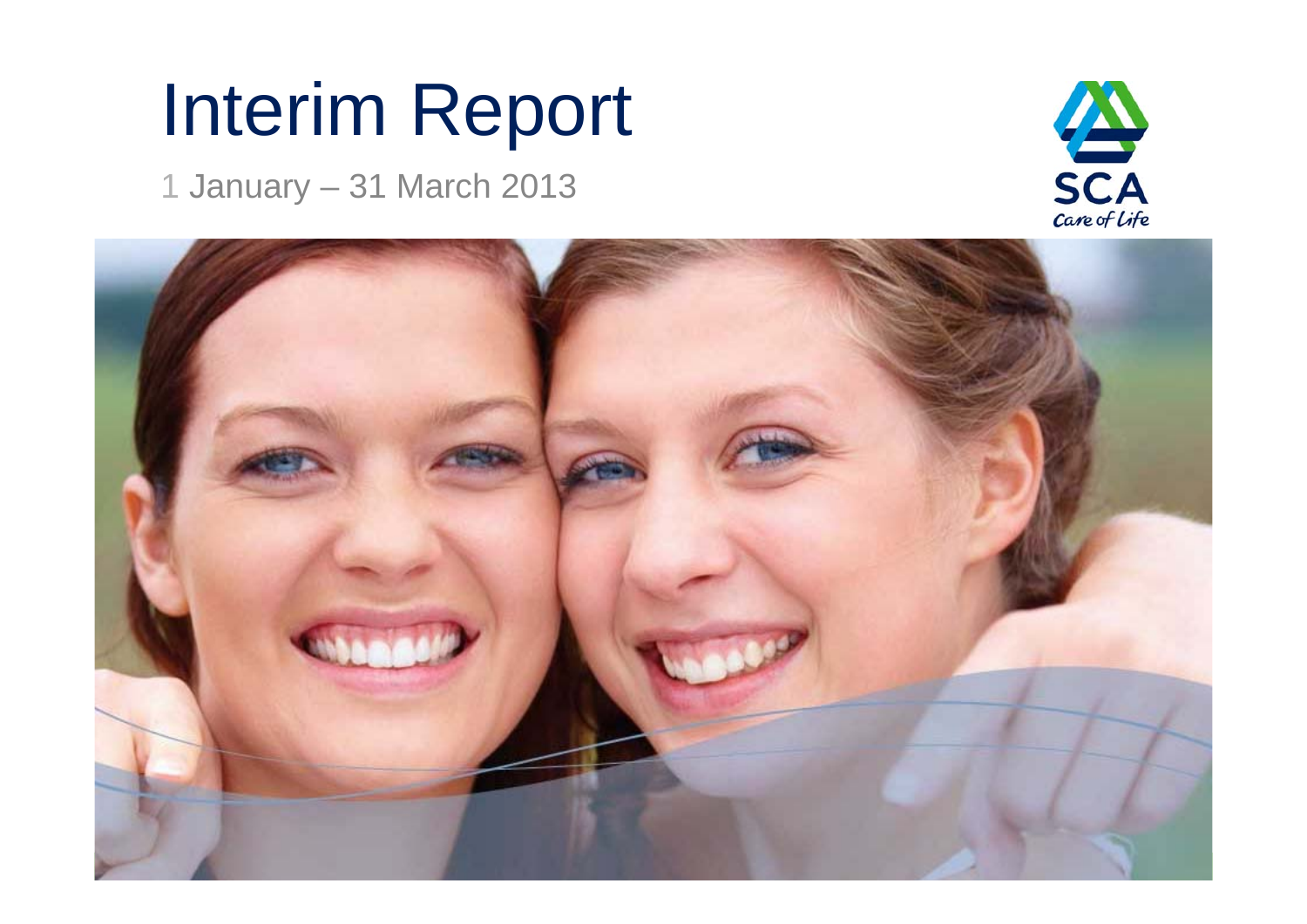## Q1 2013 Macro update

- Global economy
	- $\blacklozenge$ Weak Western Europe
	- ۰ Some growth in US
	- $\blacklozenge$ Good growth in Emerging markets
- $\blacksquare$  Tissue
	- ◆ Some growth in Europe and North America
	- ۰ Strong growth in Emerging markets
- Personal Care
	- $\blacklozenge$ Good demand for incontinence products in Europe
	- Stable demand for baby diapers and feminine care in Western Europe
	- $\ddot{\bullet}$ Good growth in Emerging markets
- Forest Products
	- ۰ Demand for publication papers decreased in Western Europe
	- ◆ Weak demand but improved market balance for solid-wood products in Western Europe
	- $\ddot{\bullet}$ Improved market balance for kraftliner

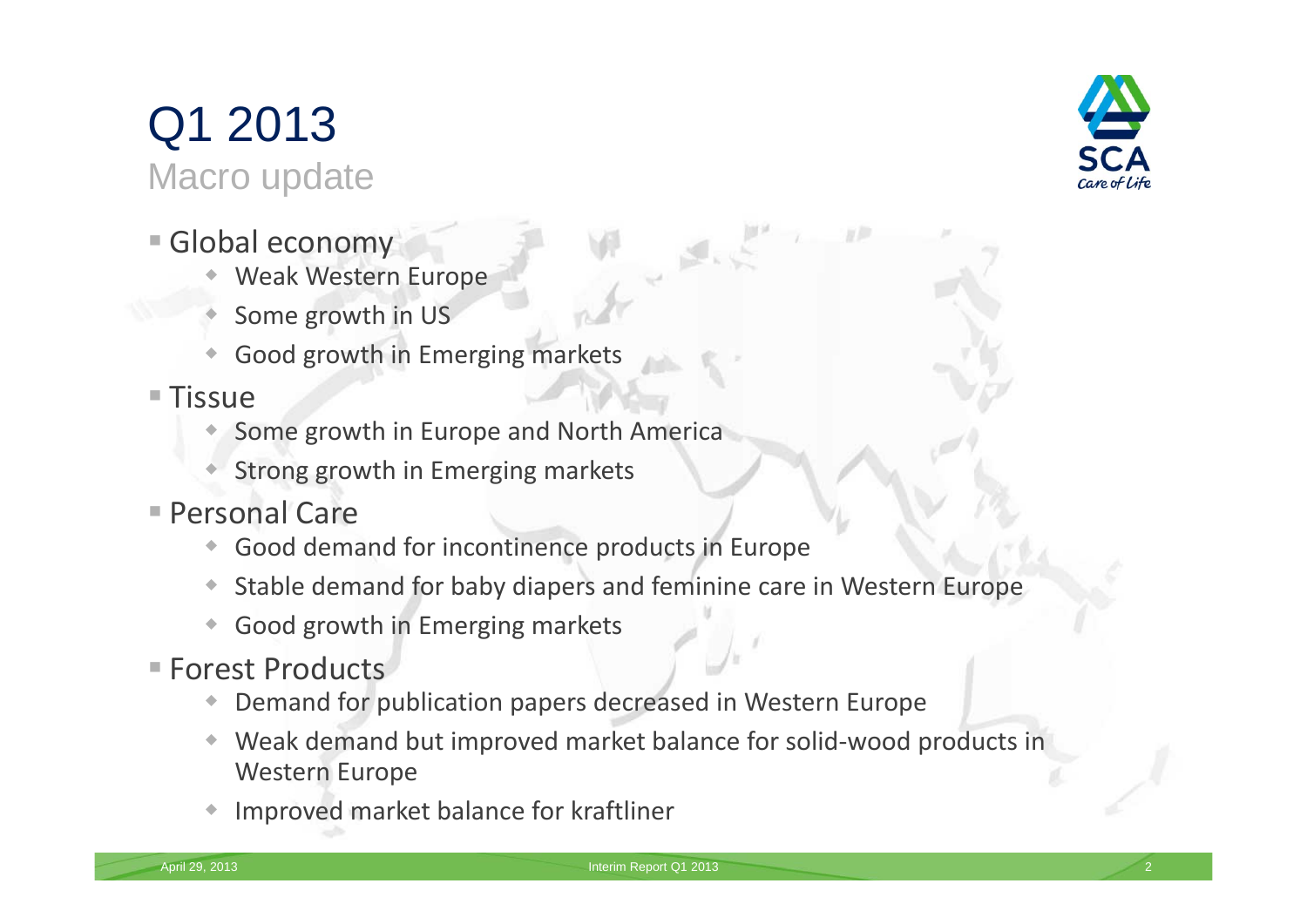#### April 29, 2013

### **Summary** Q1 2013 vs Q1 2012

- Sales growth 20%\*
	- Hygiene business, 23%\*\*
		- **+** Higher volumes
		- Acquisitions
		- Strong growth in Emerging markets
	- Forest Products, -7%\*
		- $\blacklozenge$ Lower prices including currency effects
		- $\blacklozenge$ Divestment
- EBIT increased 25%\*\*\*
	- $\mathcal{L}_{\mathcal{A}}$ Acquisitions
	- $\mathcal{L}_{\mathcal{A}}$ Cost savings
	- Г Higher volumes
	- Г **Lower raw material costs**
- **Operating cash flow increased 5%**
- *\* Excluding exchange rate effects and divestment*
- *\*\* Excluding exchange rate effects*
- *\*\*\* Excluding items affecting comparability and exchange rate effects*





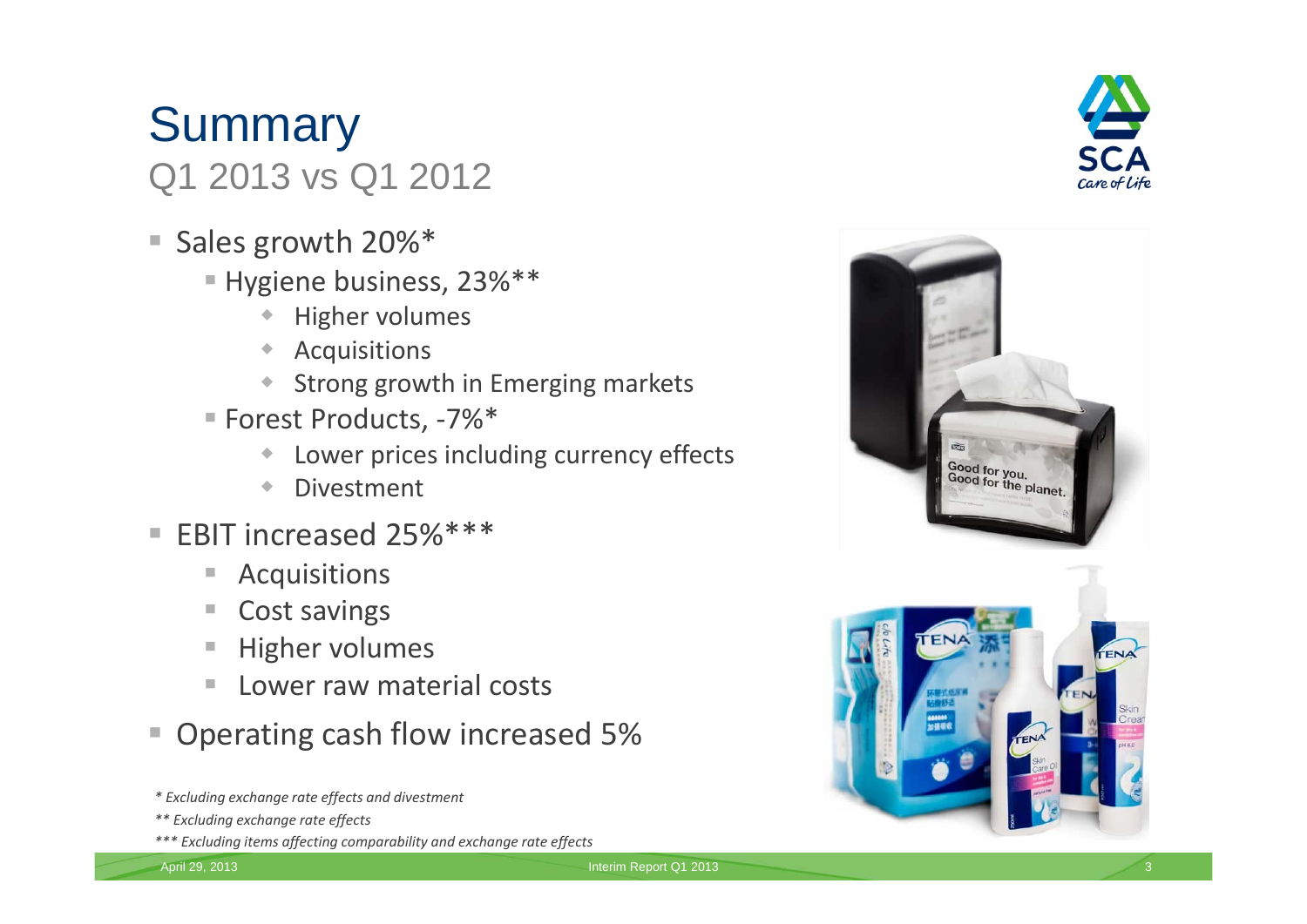## Efficiency programs

- **Hygiene business cost and productivity program** 
	- Achieved cost savings Q1 2013: SEK 160m
	- Annualized cost savings in Q1 2013: EUR 75m
	- Total annual cost savings of EUR 300m, full effect in 2015
- Georgia-Pacific synergies
	- Achieved cost savings Q1 2013: SEK 54m
	- Annualized cost savings in Q1 2013: EUR 25m
	- $\mathcal{L}_{\mathcal{A}}$ Total annual cost savings of EUR 125m, full effect in 2016
- **Forest Products efficiency program** 
	- Achieved earnings improvement Q1 2013: SEK 35m
	- Annualized earnings improvement in Q1 2013: SEK 140m
	- Total annual earnings improvement of SEK 1,300m, full effect in 2015

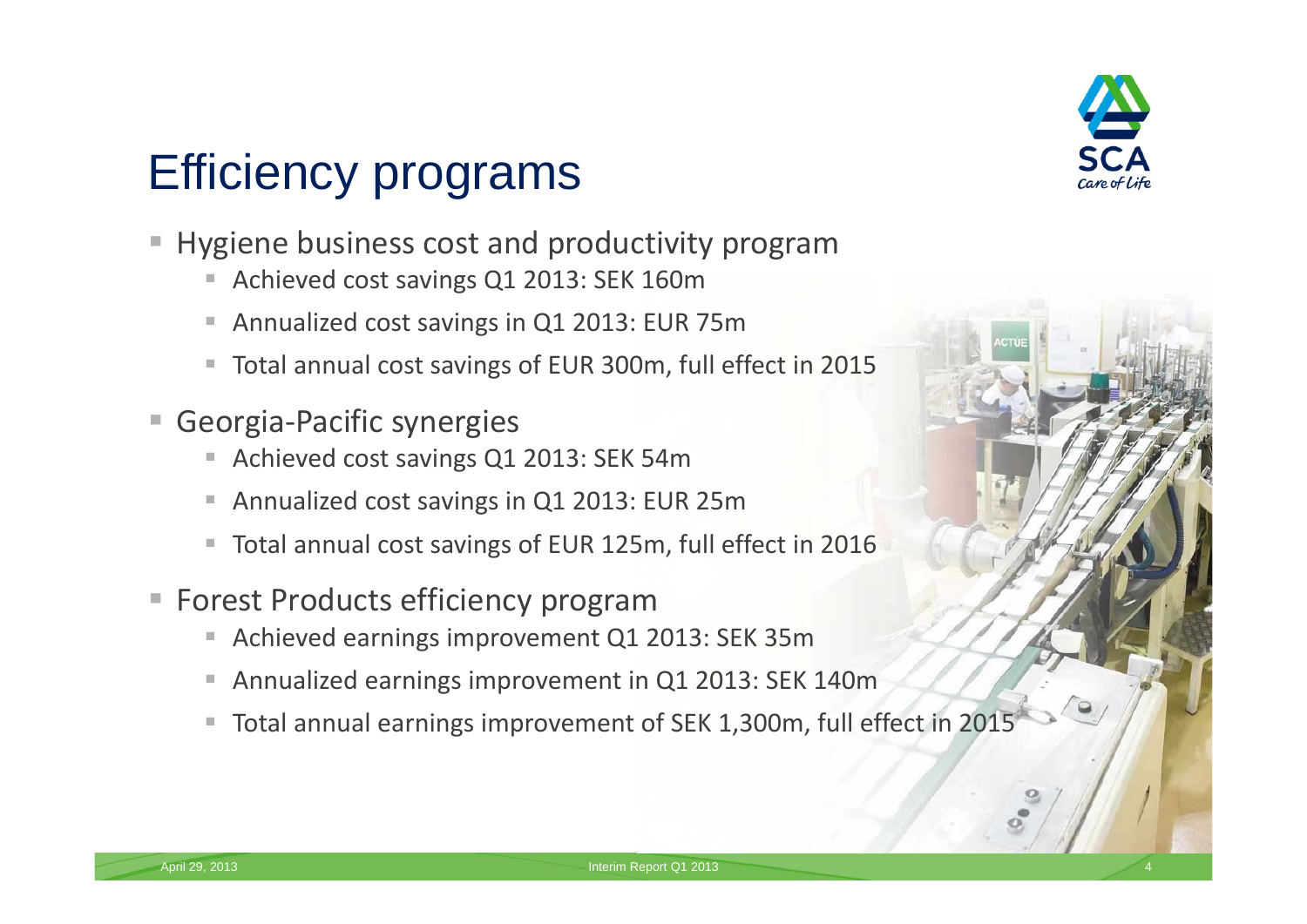

## Q1 2013 results

| <b>SEK millions</b>      | Q1     | Q1     |           |           |
|--------------------------|--------|--------|-----------|-----------|
| unless otherwise stated  | 2013   | 2012   | Change, % | Change, % |
| Net sales                | 22,386 | 19,490 | 15        | $20**$    |
| EBIT*                    | 2,205  | 1,834  | 20        | $25***$   |
| EBIT margin* (%)         | 9.8    | 9.4    |           |           |
| Profit before tax*       | 1,941  | 1,503  | 29        | $34***$   |
| Earnings per share (SEK) | 1.59   | 1.73   |           |           |
| Operating cash flow      | 1,862  | 1,778  | 5         |           |
| Debt/Equity ratio        | 0.51   | 0.55   |           |           |

*\* Excluding items affecting comparability*

- *\*\* Excluding exchange rate effects and divestments*
- *\*\*\*Excluding items affecting comparability and exchange rate effects*

**Interim Report Q1 2013** 5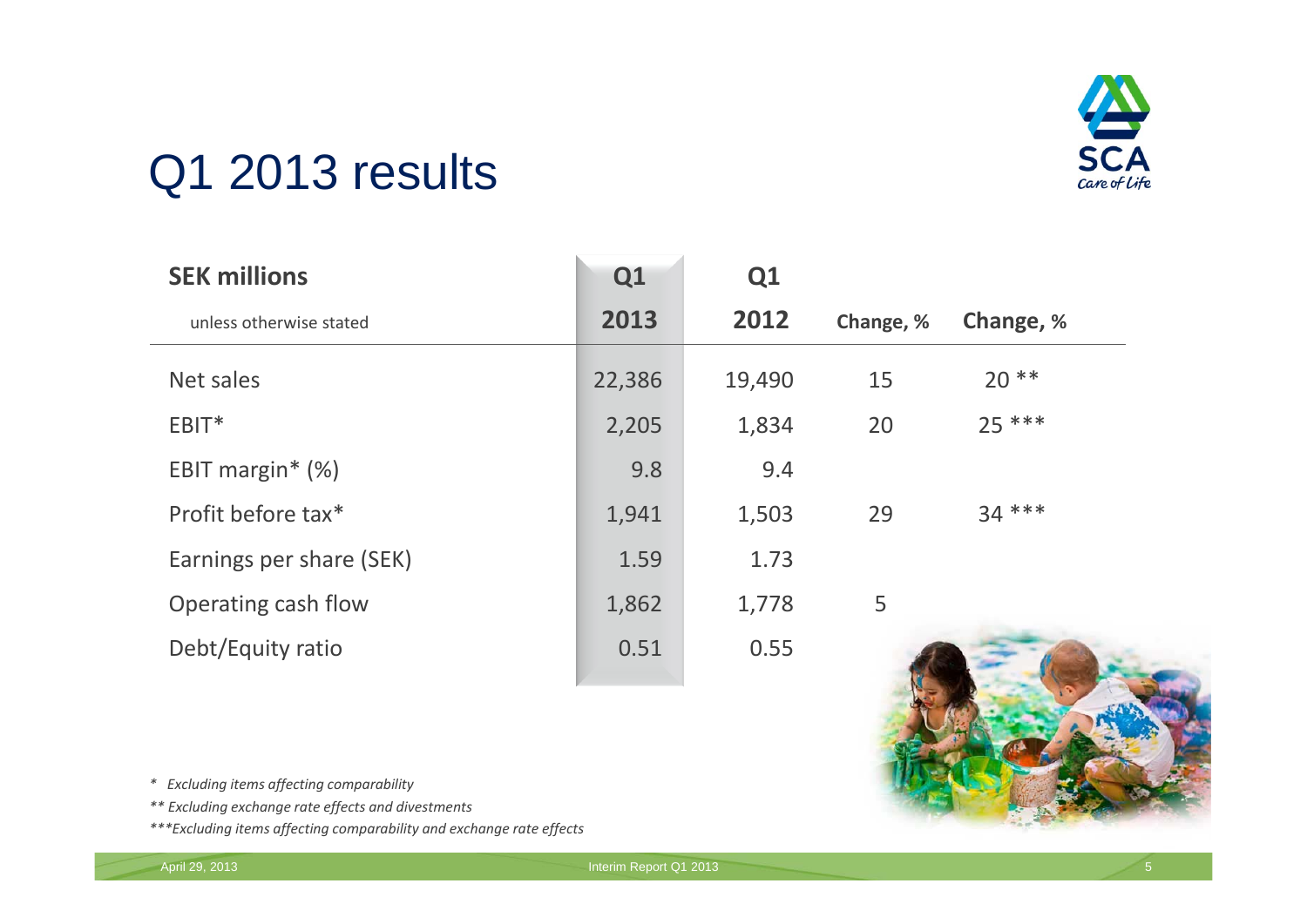## Q1 2013 vs. Q4 2012 **Summary**



### ■ Group

- Sales decreased 3%\*
- EBIT decreased 6%\*\*
- Business areas
	- $\blacklozenge$  Personal Care, EBIT decreased 4%\*\*
		- Seasonality effects
	- ٠ Tissue, EBIT decreased 10%\*\*
		- Seasonality effects
	- ۰ Forest Products, EBIT decreased 19%\*\*\*
		- Lower prices
		- Negative currency effects
		- Capital gain on forest land transaction



- *\*\* Excluding items affecting comparability and exchange rate effects*
- *\*\*\* Excluding items affecting comparability*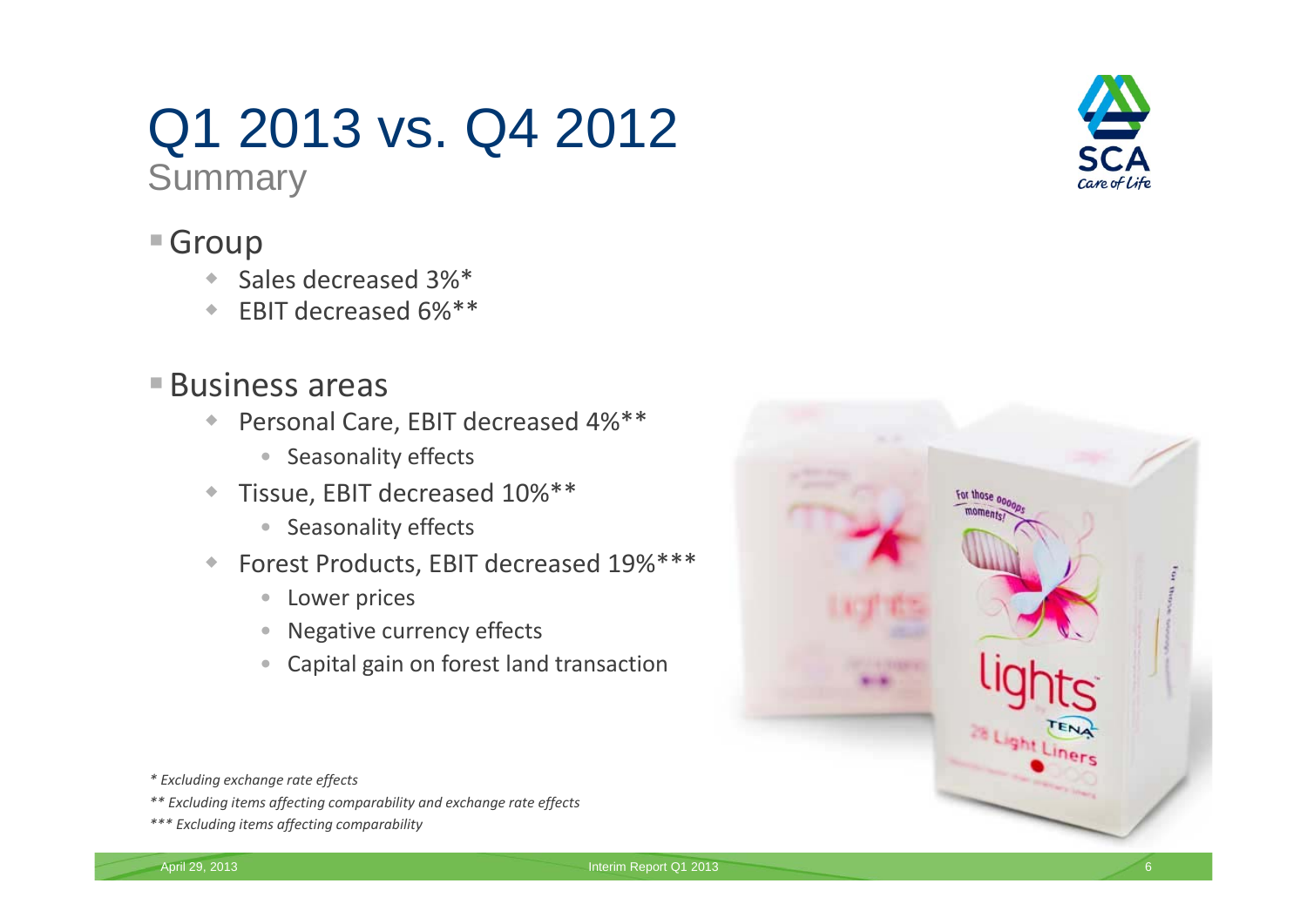## Personal Care Q1 2013 vs Q1 2012





**Q1 2012 Q1 2013** SALES SEKm



EBIT\*\* SEKm **Q1 2012 Q1 2013**

EBIT margin\*\* **10.7% 12.3%**

- *\* Excluding exchange rate effects*
- *\*\* Excluding items affecting comparability*
- *\*\*\* Excluding items affecting comparability and exchange rate effects*

#### **Sales growth 6% (11%\*)**

- ۰ Incontinence products increased 8%\*
- ۰ Baby diapers increased 11%\*
- $\bullet$ Feminine care increased 3%\*
- ۰ Emerging markets increased 18%\*

#### **EBIT increased 21%\*\* (27%\*\*\*)**

- Higher volumes
- Lower raw material costs
- Cost savings
- Acquisition

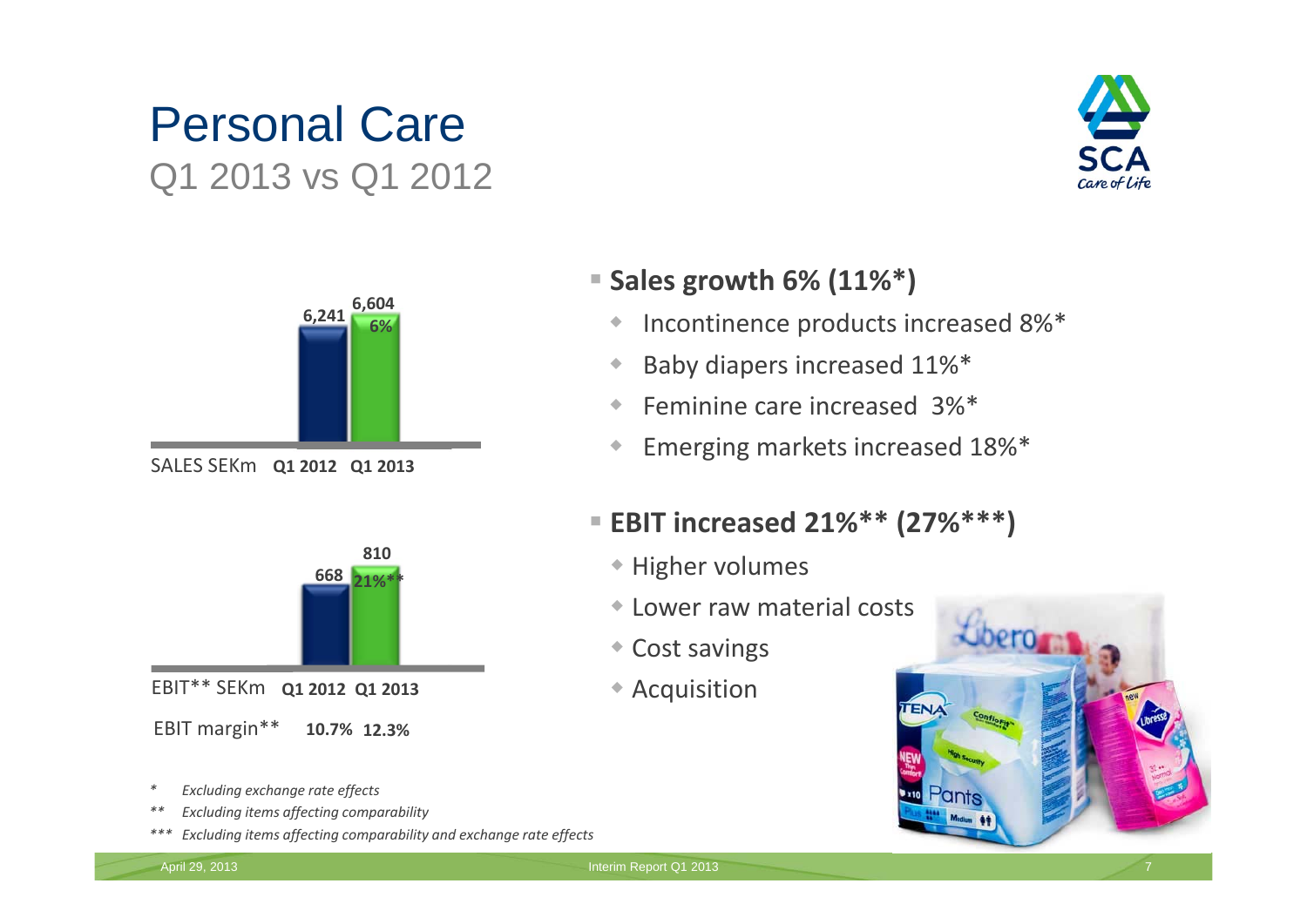## **Tissue** Q1 2013 vs Q1 2012



SALES SEKm**Q1 2012 Q1 2013**



- *\* Excluding exchange rate effects*
- *\*\* Excluding items affecting comparability*
- *\*\*\* Excluding items affecting comparability and exchange rate effects*



#### **Sales growth 28% (33%\*)**

- Consumer tissue increased 35%\*
- AFH tissue increased 28%\*
- Emerging markets increased 17%\*

#### **EBIT increased by 34%\*\* (40%\*\*\*)**

- Acquisition
- Higher volumes
- Cost savings



Interim Report Q1 2013 8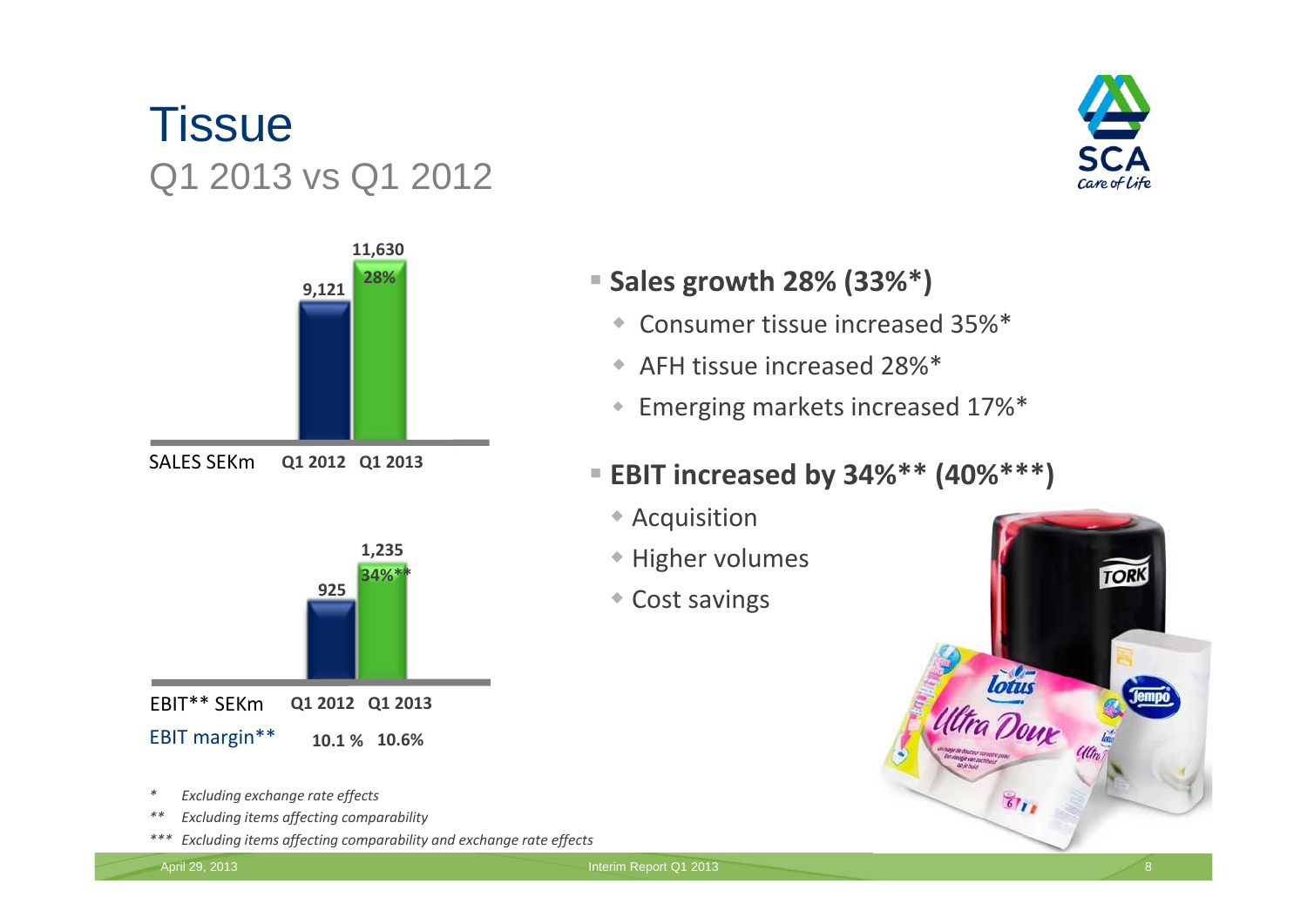### Forest ProductsQ1 2013 vs Q1 2012



SALES SEKm**Q1 2012 Q1 2013**

# **Sales decreased 11% (‐7%\*)**

- Publication papers, decreased sales
	- Lower prices and divestment
- ◆ Solid-wood products, decreased sales
	- Lower prices
	- Higher volumes
- Kraftliner, decreased sales
	- Lower volumes
	- Higher prices
- Pulp, decreased sales
	- Lower volumes and prices

#### **EBIT decreased 22%\*\***

- ۰ Lower prices
- $\ddot{\phantom{0}}$ Negative currency effects
- $\ddot{\bullet}$ Capital gain on forest land transaction



*\* Excluding exchange rate effects and divestment*

*\*\* Excluding items affecting comparability*

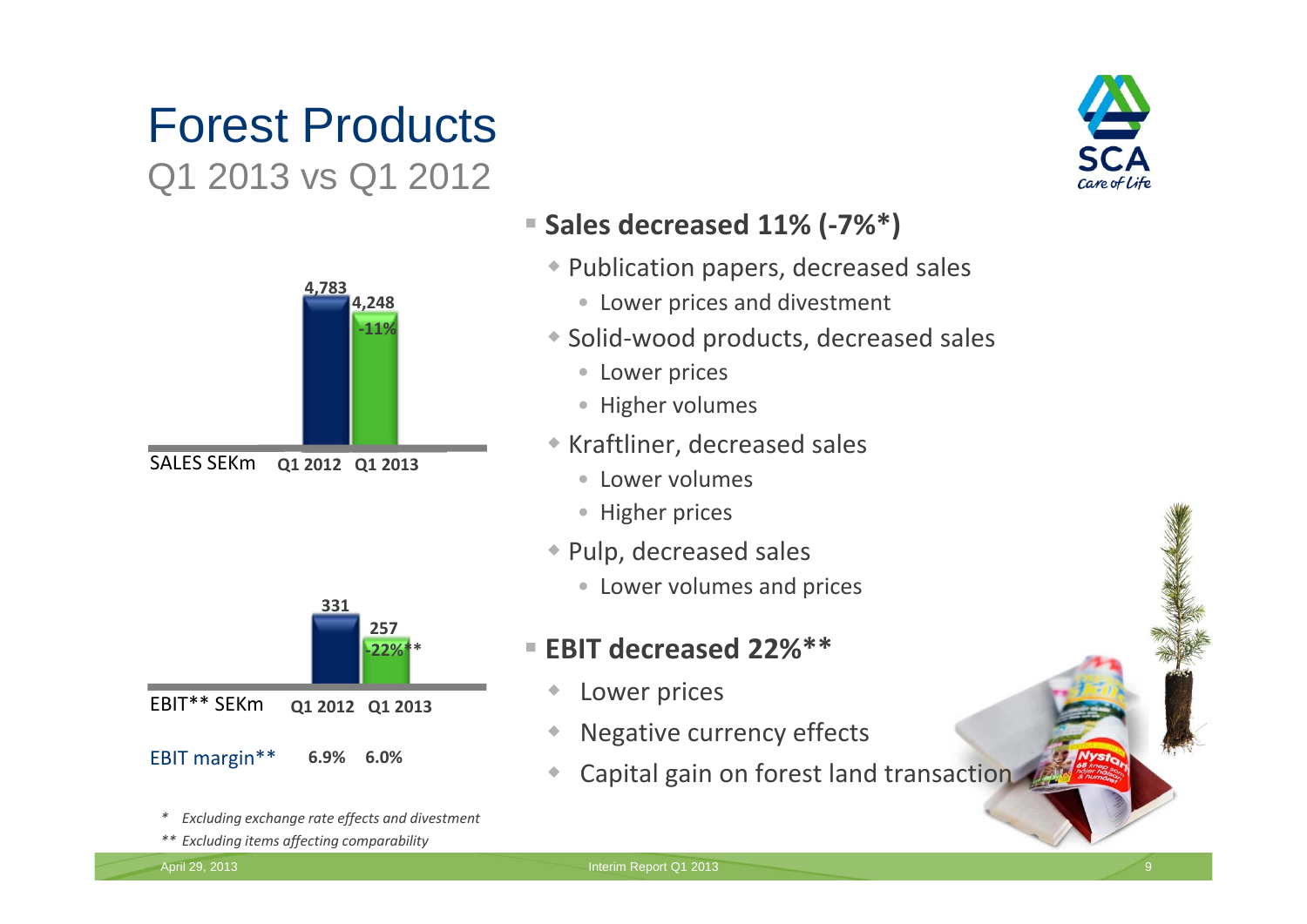

## **Summary**

- Good sales growth and higher earnings for the hygiene businesses
- Challenging market and currency situation for Forest Products
- Efficiency programs delivering according to plan
- Good cash flow generation
- Divestments of former Georgia‐Pacific units approved by EU
- $\overline{\phantom{a}}$ Laakirchen divestment closed

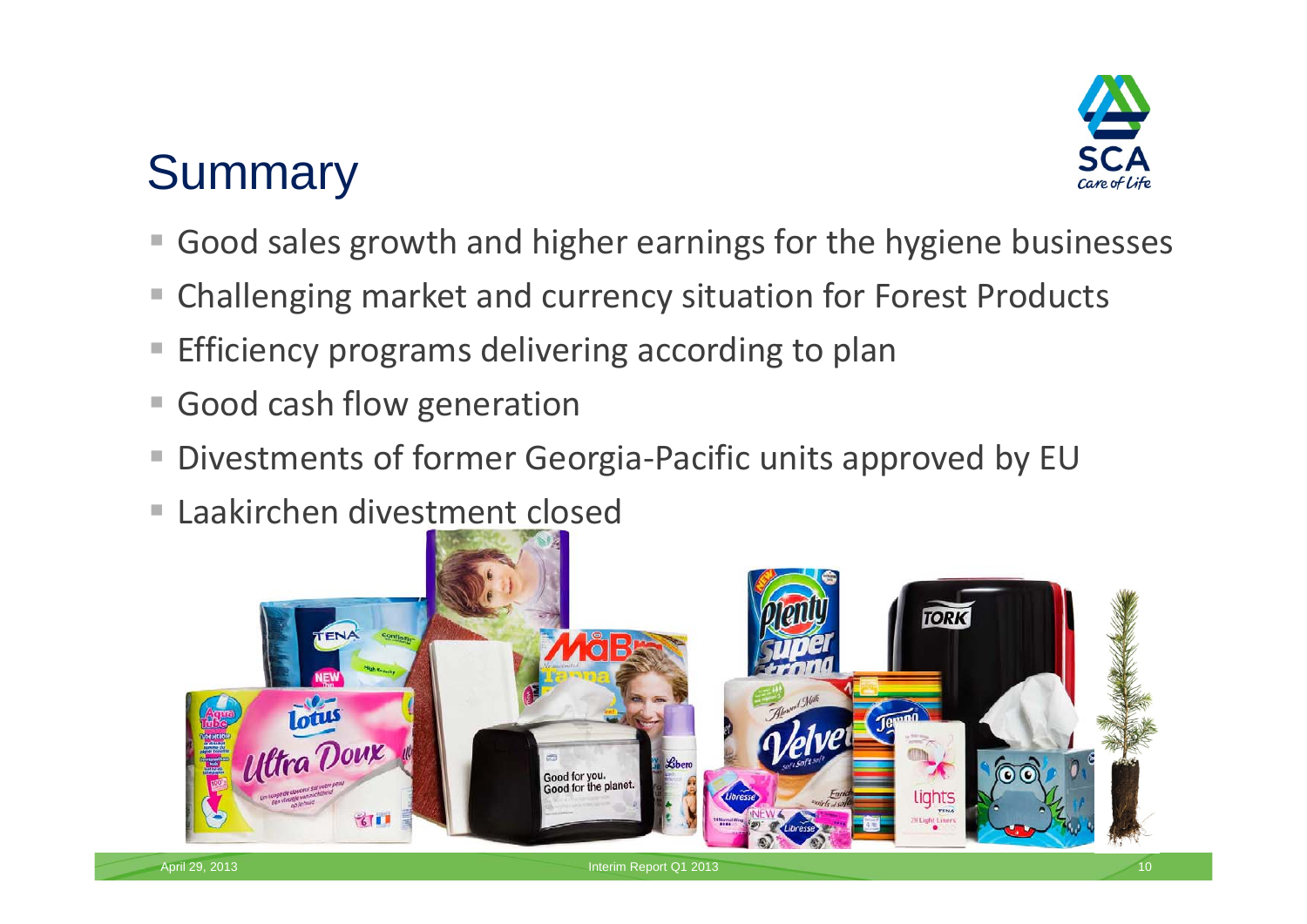## Q&A